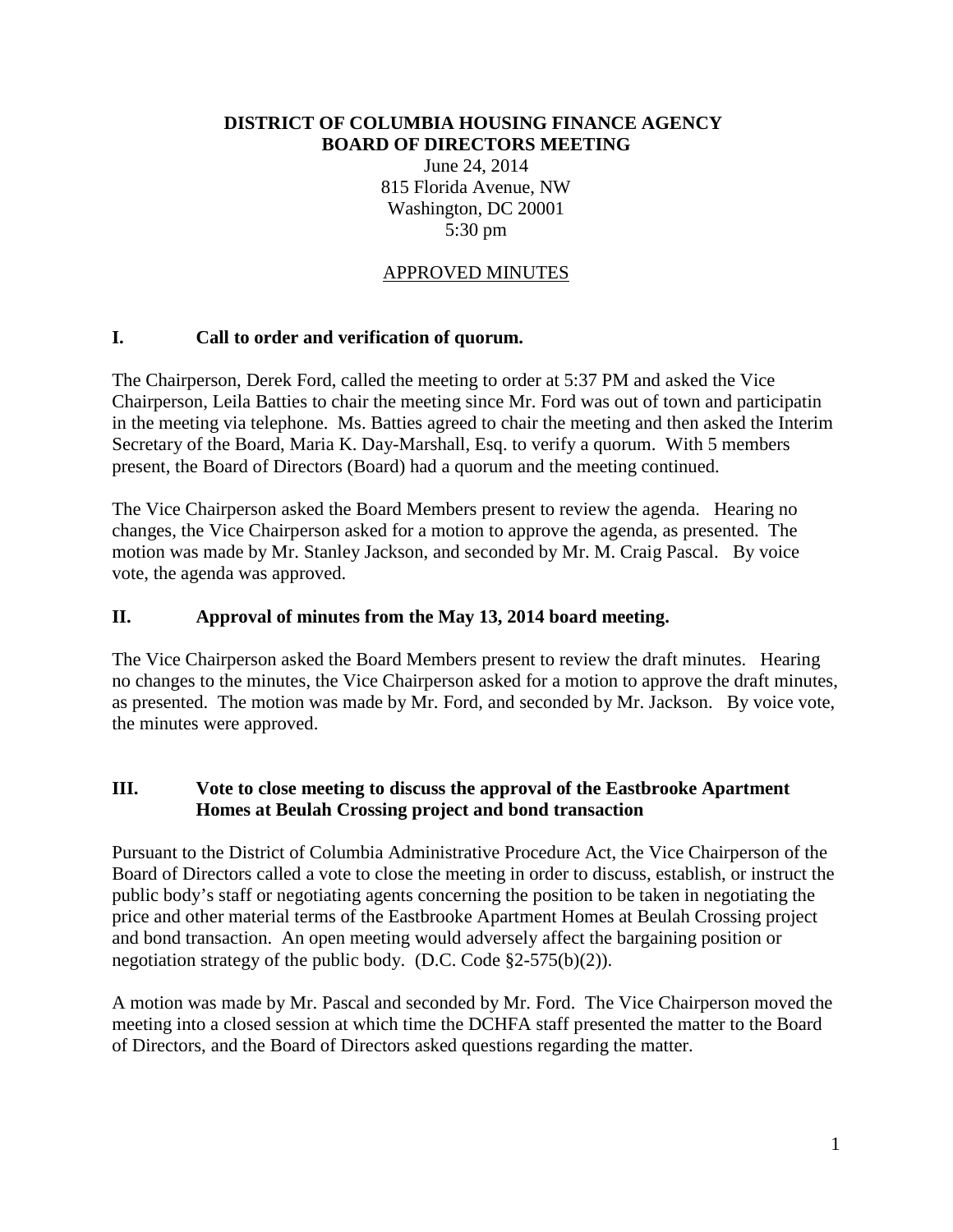# **IV. Re-open meeting.**

The Vice Chairperson reopened the meeting at 5:56 PM.

As the public attendees joined the meeting, the Chairperson asked for the staff present in the meeting to introduce themselves.

# **V. Consideration of DCHFA Final Bond Resolution No. 2014-06 for the approval of the Eastbrooke Apartment Homes at Beulah Crossing.**

Ms. Day-Marshall, Interim Secretary to the Board, introduced the resolution to the Board for their consideration. Ms. Day-Marshall then introduced Mr. Anthony Waddell and Ed Pauls to present the matter to the Board.

Mr. Pauls, Senior Development Officer presented the project and his recommendation to the Board of Directors. Mr. Pauls introduced a member of the development team, Ray Nix from UrbanMatters Development Partners.

The matter before the Board of Directors was the consideration of a DCHFA Final Bond Resolution, in an amount not to exceed \$10.5 million to finance the Eastbrooke Apartment Homes at Beulah Crossing. The project consists of the new construction of a four-story, 39 unit apartment building with a total development cost of approximately \$9.8 million of which will be covered by \$4.85 million in bonds issued by the Agency. Additional sources of funds include 4% Low Income Housing Tax Credit Equity, a DHCD Housing Production Trust Fund loan, and deferred developer's fee.

The bedroom mix is as follows, 11 one-bedroom units, 17 two-bedroom units, 11 three-bedroom units, for 39 units total. All 39 units will meet the 40 percent at 60 percent AMI test for both the tax-exempt bonds and the housing tax credits. It is anticipated that the construction will be completed by the late summer of next year, with lease-up completed by the end of 2015.

Mr. Nix presented the development team's experience and stated the project's history along with additional project information that complimented staff's presentation of the project.

Questions asked by the Board of Directors included the following:

- What is the construction period? Mr. Pauls responded that the construction period is approximately 13-14 months.
- Please explain your market study and your analysis of the market. The development team responded that several market studies were performed over the years and all of them supported family sized units in the neighborhood. In addition, the competitive solicitation that the development team won required a significant amount of two and three bedroom units.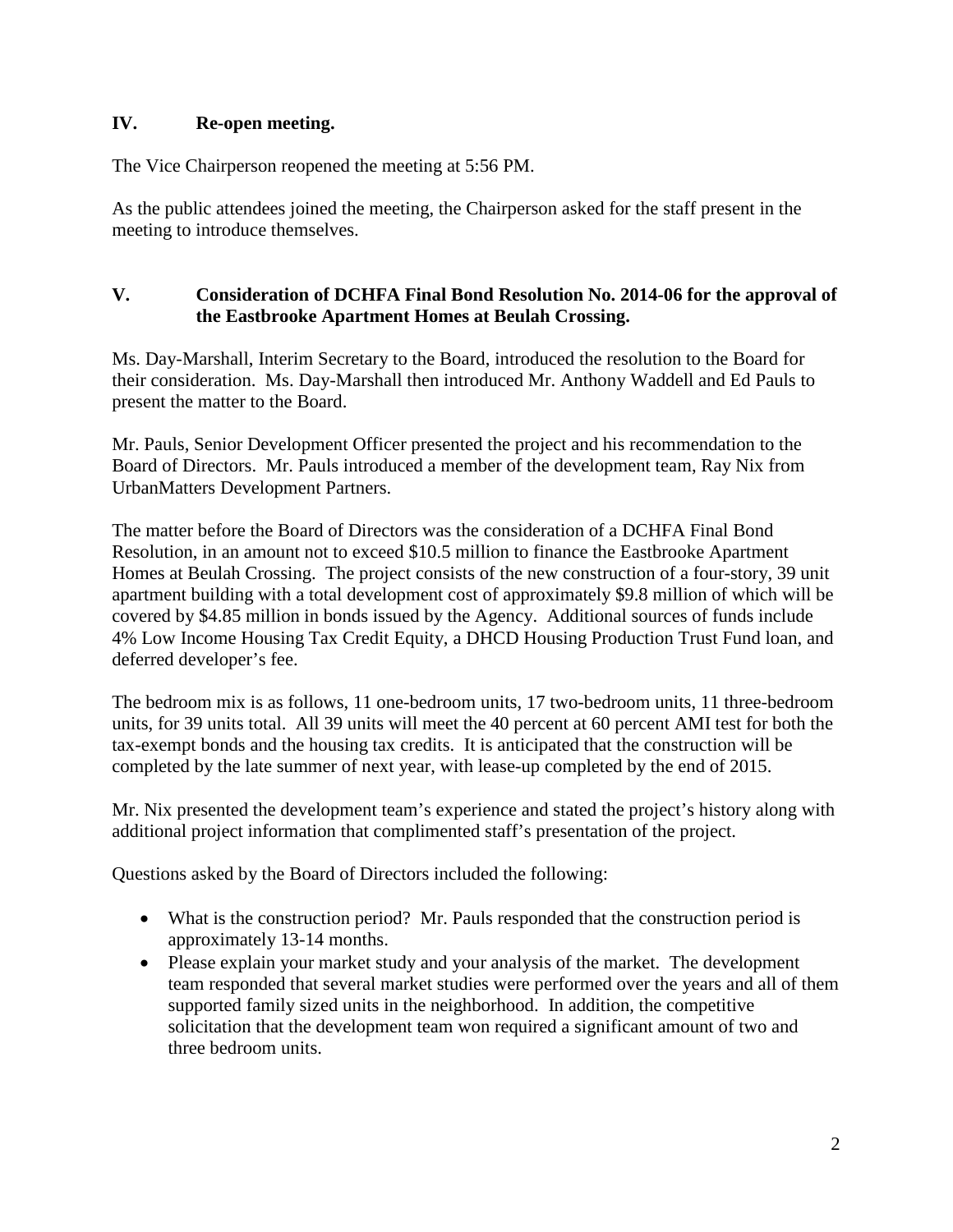- Please discuss the CBE participation for the project. The development team responded that they have already analyzed their CBE participation for the project and that they will exceed the minimum requirements, from the interior designers to the civil engineers.
- Please discuss the marketing of the homeownership project close to Eastbrooke Apartment Homes. The development team stated that over 1200 people visited the project since 2011.
- Please discuss the parking on the site. The development team responded that the project will include 20 surface parking spaces and that the project received a variance from Board of Zoning Adjustment for the parking requirement.

A motion was made by Mr. Pascal and seconded by Mr. Jackson. The Interim Secretary called the roll, and the motion carried with 5 votes in the affirmative.

# **VI. Caine Mitter Presentation – Post sale analysis of multifamily pass through refunding.**

The Interim Executive Director provided introductory remarks and introduced Tom Caine and Bronson Martin from Caine Mitter. In her remarks, the Interim Executive Director stated that the DCHFA recently closed a multifamily pass-through refunding transaction which was the third of its kind in the nation. Ms. Day-Marshall stated that it was a very successful transaction, and the financial advisor, Caine Mitter is going to share a post sale analysis with the Board of Directors.

Mr. Caine provided an overview of the refunding transaction. Mr. Caine stated that transaction was a \$42 million refunding that the DCHFA refunded all the bonds and that the original bond issues that had been issued to fund FHA risk sharing programs, and that all of the bonds were callable at that time. The bonds were managed by Barclays, and the bond issue was managed by Barclays and it was set up as a pass-through. The sale was a successful sale and the DCHFA will recover a long term cost savings. The DCHFA transaction was third of its type in the country.

As the matter concluded, the Interim Executive Director applauded the staff who worked on the transaction, Sergei Kuzmenchuk, Risha Williams, Mike Winter and Lillian Johnson.

# **VII. Update – Financial Management Software RFP.**

The Interim Executive Director introduced Fran D. Makle, Deputy Executive Director to present the update. Ms. Makle yielded her time to allow Mr. Kuzmenchuk, Chief Financial Officer to provide the update. Mr. Kuzmenchuk discussed the team effort associated with preparing the solicitation and further stated that the business processes have been inventoried. The business processes have been shared with CohnReznick, who serves as a consultant to the DCHFA. It is anticipated that the solicitation will be available in a couple of weeks for review with the goal of releasing the solicitation by the end of July. A discussion about the pricing of the software was held when the update concluded.